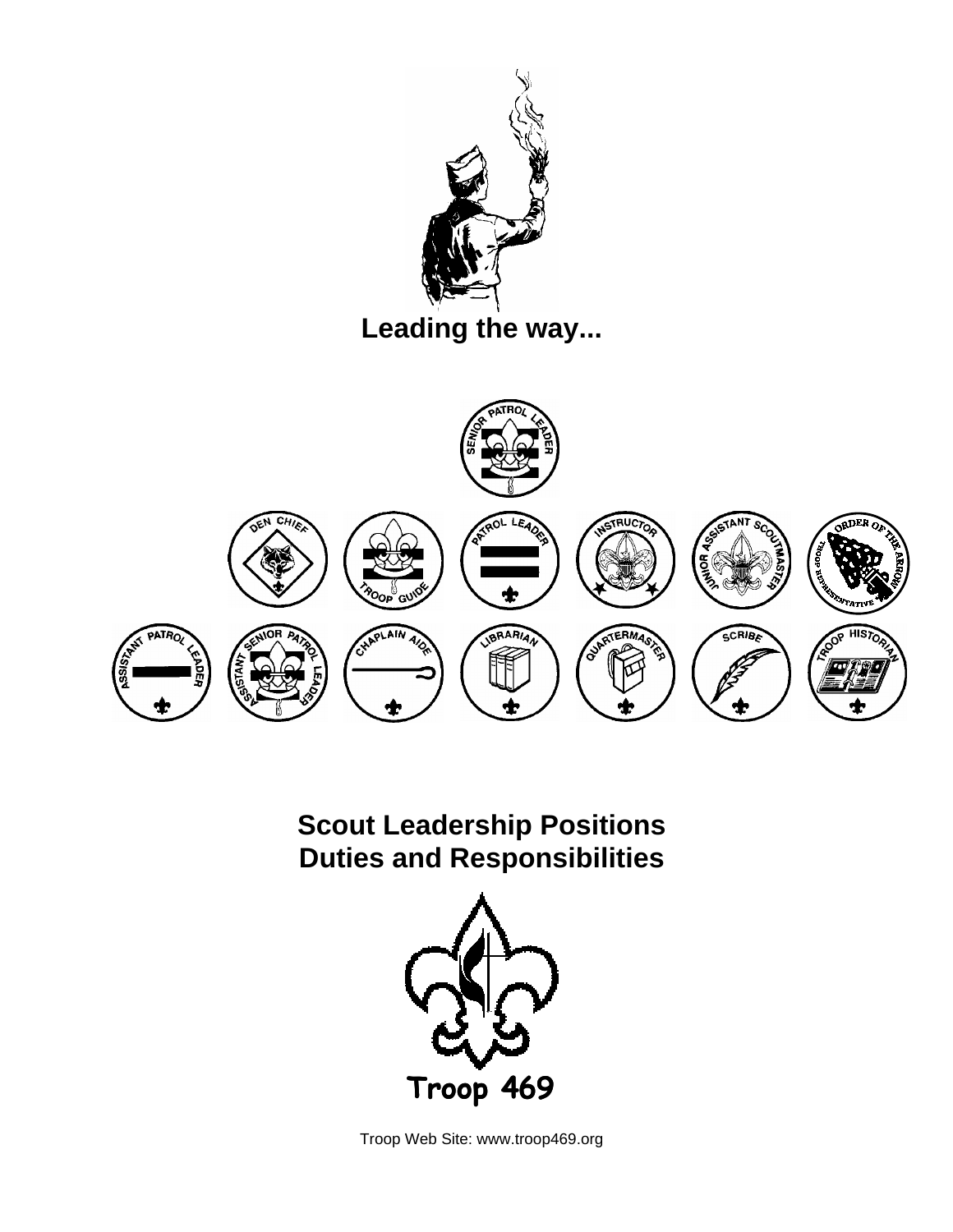

Leading the way...

What does that mean?

Think about being a Cub Scout. You came to den meetings and did a lot of different and fun things. But who decided what to do and who planned the activities? The Den Leaders, right?

Sports teams are a lot of fun, too. But who decides who plays what position, who's on the starting lineup and when to substitute? The coach, right?

There is one thing that makes Scouting different from all other youth groups. Do you know what it is?

Well, it is not the uniform. Every soccer, basketball, and baseball team has a uniform.

It is not the fun activities. There are a lot of other things that are fun.

And it certainly isn't cleaning dirty pots and pans on a campout!!

#### **What makes Scouting special is that YOU make the decisions!**

That's right! YOU run the Troop. Baden-Powell made it very plain in Aids to Scoutmastership when he wrote, "The best progress is made in those Troops where power and responsibility are really put into the hands of the Patrol Leaders."

This is real decision making power. And not it's not just Patrol Leaders. All of the Troop leadership positions have a hand in making the Troop run. As a Troop leader you will:

Plan and run Troop meetings,

 Pick Troop outings, where to camp, what to do, Plan advancement opportunities for all Troop members Select High-Adventure programs Determine Troop policy Help other Scouts along the trail to Eagle.

Sound cool? It really is! The adults are there to provide support, but YOU will be making the decisions.

Because being a leader is more than just sewing on a patch we have put together job descriptions for the Troop leadership positions. They will give you a good idea of what each job is all about and what you will be required to do.

Here's how to be considered for a position. First read the job descriptions, qualifications, and job responsibilities. Then decide what you want to do and talk it over with your parents. You can also talk it over with other Scouts who have served in that position. Finally, get a Troop Leadership Application form, fill it out, have your parent(s) read and sign it and turn it in.

So, are you ready to "Lead the way"? We sure hope so!

| .16 |
|-----|
|     |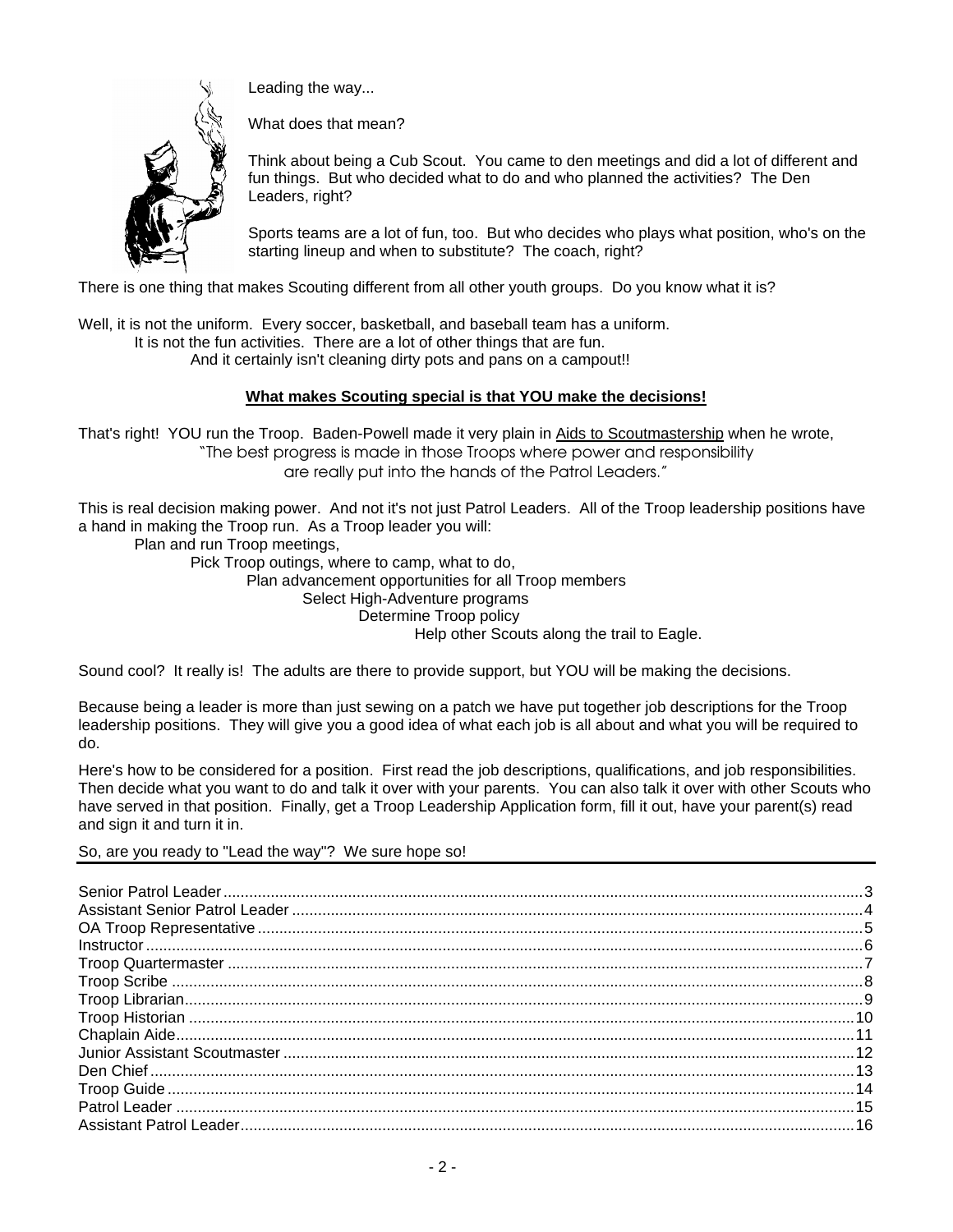

# **SENIOR PATROL LEADER**

#### **GENERAL INFORMATION:**

**Type:** Elected by the members of the Troop

- **Term:** 6 months
- **Reports to:** Scoutmaster
- **Description:** The Senior Patrol Leader is elected by the Scouts to represent them as the top junior leader in the Troop.
- **Comments:** The Senior Patrol Leader is the focal point of the Troop. He needs to attend as close to all troop functions as possible. One of the major parts of the SPL's job is to appoint other Troop leaders. He must choose leaders who are able, not just his friends or other popular Scouts.

#### **QUALIFICATIONS:**

- **Age:** none
- **Rank:** Star or higher
- **Experience:** Previous service as SPL, ASPL, PL, or APL
- **Attendance:** 75% over previous 6 months (Troop meetings and campouts)\*
	- **Training:** Completed National Youth Leader Training (NYLT) or scheduled to attend during your term

#### **PERFORMANCE REQUIREMENTS:**

- **Training:** You must attend the Troop Junior Leader Training, even if you have attended in the past.
- **Attendance:** You are expected to attend 85% of all Troop meetings, Patrol Leaders' Council meetings, outings, and service projects. If your attendance is low, or if you have three (3) unexcused absences in a row, you can be removed from office.
	- **Effort:** You are expected to given this job your best effort.

#### **GENERAL LEADERSHIP RESPONSIBILITIES:**

- **Uniform:** Set the example by wearing your uniform correctly. This means that you will wear all of the parts of the Troop uniform, shirttail tucked in, with all required badges in their correct locations.
- **Behavior:** Set the example by living the Scout Oath and Law in your everyday life. Show Scout Spirit in everything you say and do.
- **Attendance:** Set the example by being an active Scout. Be on-time for meetings and activities. You must call the Scoutmaster if you are not going to be at a meeting or if you suddenly have to miss an outing. You also need to make sure that the Assistant Senior Patrol Leader is ready to assume your responsibilities.

### **SPECIFIC LEADERSHIP RESPONSIBILITIES:**

- o Runs all Troop meetings, events, activities, and the annual program planning conference.
- o Runs the Patrol Leader's Council meeting.
- o Appoints other Troop junior leaders with the advice and counsel of the Scoutmaster.
- o Assigns duties and responsibilities to junior leaders.
- o Assists the Scoutmaster with Junior Leader Training.
- o Plans PLCs and Troop Meetings in advance with assistance of ASPLs and Scoutmaster
- o Communicates at least weekly with Patrol Leaders to make sure they know their Patrol's roles in upcoming activities

#### **ADVANCEMENT SIGN-OFF AUTHORITY:**

- o Skills requirements through First Class
- o All Troop member

<sup>\*</sup> Scoutmaster has discretion to make exceptions.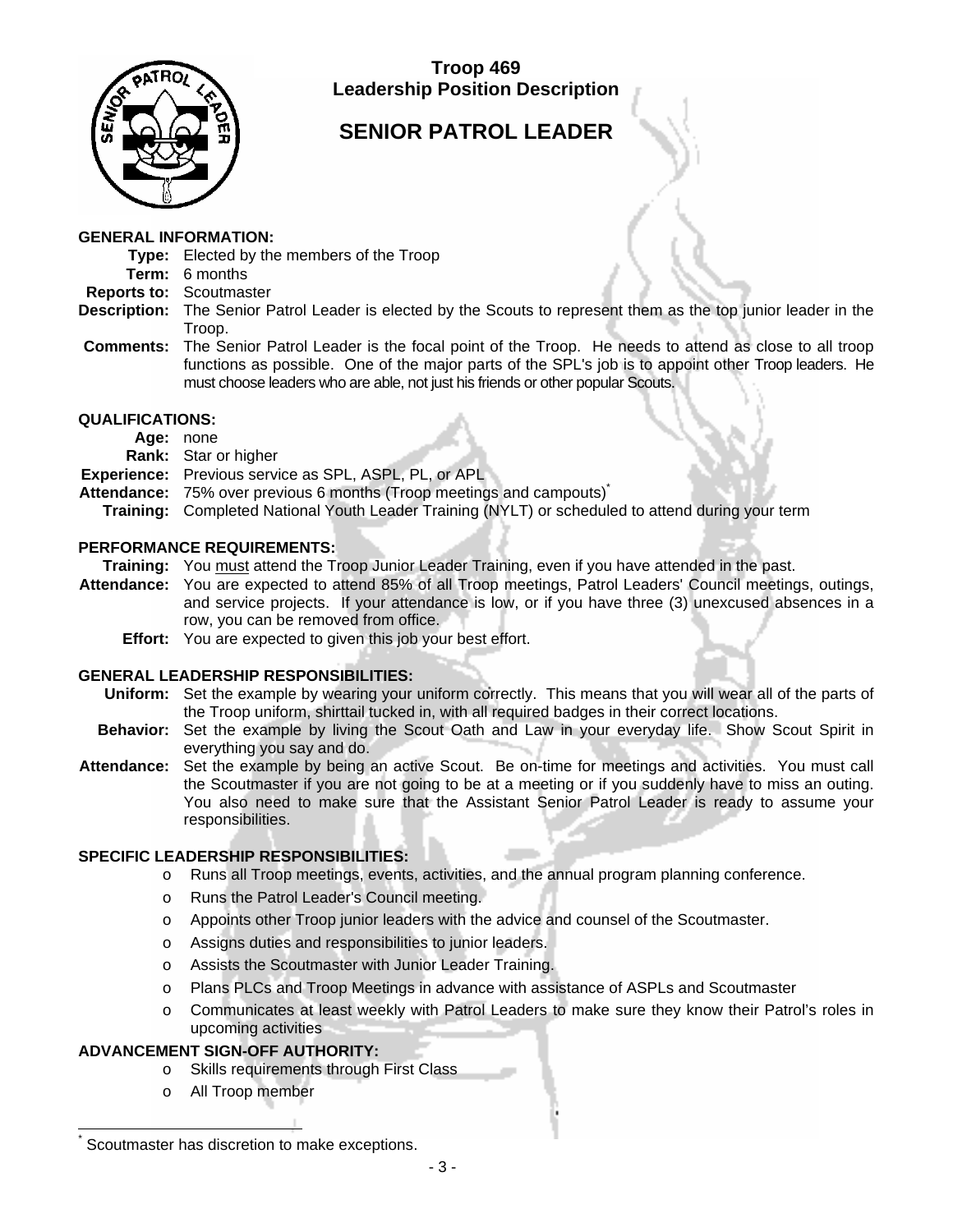

# **ASSISTANT SENIOR PATROL LEADER**

#### **GENERAL INFORMATION:**

- **Type:** Elected by the members of the Troop
- **Term:** 6 months
- **Reports to:** Senior Patrol Leader
- **Description:** The Assistant Senior Patrol Leader is the second highest ranking patrol leader in the Troop. The Assistant Senior Patrol Leader acts as the Senior Patrol Leader in the absence of the SPL or when called upon. He also provides leadership to other junior leaders in the Troop.
- **Comments:** The most important part of the ASPL position is his work with the other junior leaders. The ASPL should be familiar with the other positions and stay current with the work being done.

#### **QUALIFICATIONS:**

- **Age:** none
- **Rank:** 1st Class or higher

**Experience:** none

- Attendance: 50% over the previous 6 months<sup>\*</sup>
	- **Training:** Preference given to Scouts with National Youth Leadership Training (NYLT)

#### **PERFORMANCE REQUIREMENTS:**

- **Training:** You must attend the Troop Junior Leader Training even if you have attended in the past.
- **Attendance:** You are expected to attend 80% of all Troop meetings, Patrol Leaders' Council meetings, outings, and service projects. If your attendance is low, or if you have three (3) unexcused absences in a row, you can be removed from office.
	- **Effort:** You are expected to given this job your best effort.

#### **GENERAL LEADERSHIP RESPONSIBILITIES:**

- **Uniform:** Set the example by wearing your uniform correctly. This means that you will wear all of the parts of the Troop uniform, shirttail tucked in, with all required badges in their correct locations.
- **Behavior:** Set the example by living the Scout Oath and Law in your everyday life. Show Scout Spirit in everything you say and do.
- **Attendance:** Set the example by being an active Scout. Be on-time for meetings and activities. You must call the Senior Patrol Leader or Scoutmaster if you are not going to be at a meeting or if you suddenly have to miss an outing. You also need to make sure that someone will assume your responsibilities.

### **SPECIFIC LEADERSHIP RESPONSIBILITIES:**

- o Helps the Senior Patrol Leader lead meetings and activities.
- o Runs the Troop in the absence of the Senior Patrol Leader.
- o Helps train and supervise the Troop Scribe, Quartermaster, Instructor, Librarian, Historian, and Chaplain Aide.
- o Serves as a member of the Patrol Leader's Council.
- o Represents Scribe, Quartermaster, Instructor(s), Librarian, Historian, and Chaplain Aide at PLC

### **ADVANCEMENT SIGN-OFF AUTHORITY:**

o Same as SPL

 $\overline{a}$ \* Scoutmaster has discretion to make exceptions.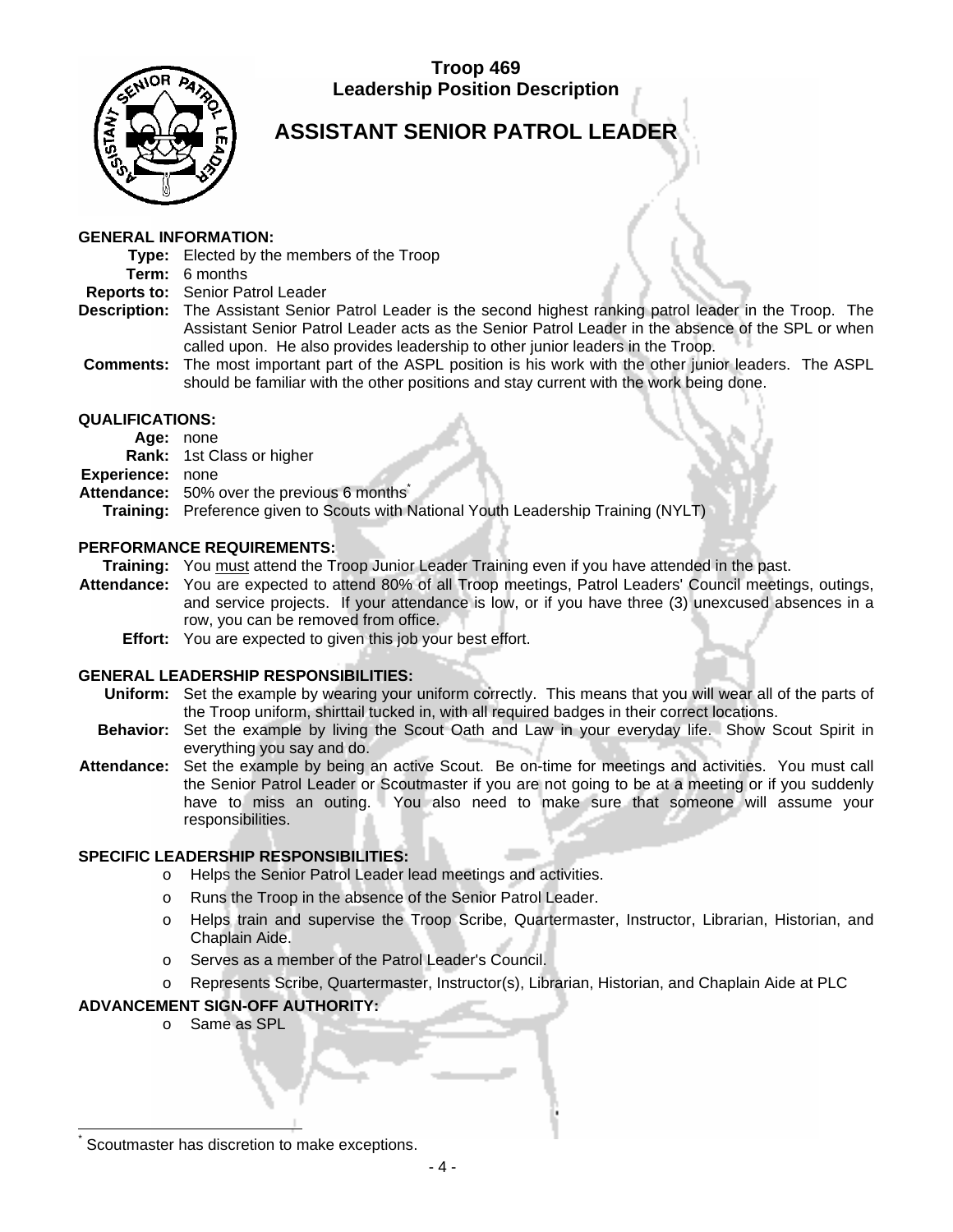

# **OA TROOP REPRESENTATIVE**

#### **GENERAL INFORMATION:**

- **Type:** Appointed by the SPL with advice and consent of Scoutmaster
- **Term:** 6 months
- **Reports to:** Assistant Senior Patrol Leader
- **Description:** An Order the Arrow Troop Representative is the youth liaison serving between the local OA lodge or chapter and his troop. In his troop, he serves as a communication and programmatic link to the Arrowmen and adult leaders and scouts who are not presently members of the Order.
- **Comments:** To be a good OA Troop Representative you need to attend nearly all Troop meetings.

### **QUALIFICATIONS:**

**Age:** under 18 **Rank:** 1<sup>st</sup> Class **Experience:** OA member in good standing Attendance: 50% over the previous six months<sup>2</sup>

#### **PERFORMANCE REQUIREMENTS:**

**Training:** You must attend the Troop Junior Leader Training even if you have attended in the past.

- **Attendance:** You are expected to attend 75% of all Troop meetings, outings, and service projects, as well as OA Chapter meetings and activities. If your attendance is low, or if you have three (3) unexcused absences in a row, you can be removed from office.
	- **Effort:** You are expected to given this job your best effort.

### **GENERAL LEADERSHIP RESPONSIBILITIES**

- **Uniform:** Set the example by wearing your uniform correctly. This means that you will wear all of the parts of the Troop uniform, shirttail tucked in, with all required badges in their correct locations.
- **Behavior:** Set the example by living the Scout Oath, Law and OA Obligation in your everyday life. Show Scout Spirit in everything you say and do.
- **Attendance:** Set the example by being an active Scout. Be on-time for meetings and activities. You must call the Senior Patrol Leader or Scoutmaster if you are not going to be at a meeting or if you suddenly have to miss an outing. You also need to make sure that someone will assume your responsibilities.

### **SPECIFIC LEADERSHIP RESPONSIBILITIES**

- o Serves as a communication link between the lodge or chapter and the troop.
- o Encourages year round and resident camping in the troop.
- o Encourages older scout participation in high adventure programs.
- o Encourages scouts to actively participate in community service projects.
- o Assists with leadership skills training in the troop.
- o Encourages arrowmen to assume leadership responsibilities in the troop.
- o Encourages arrowmen in the troop to be active participants in the lodge and/or chapter activities and to seal their membership in the Order by becoming Brotherhood members.
- o Helps Scouts in the troop determine OA eligibility.
- o Works with SPL and Scoutmaster to coordinate annual OA elections.

Scoutmaster has discretion to make exceptions.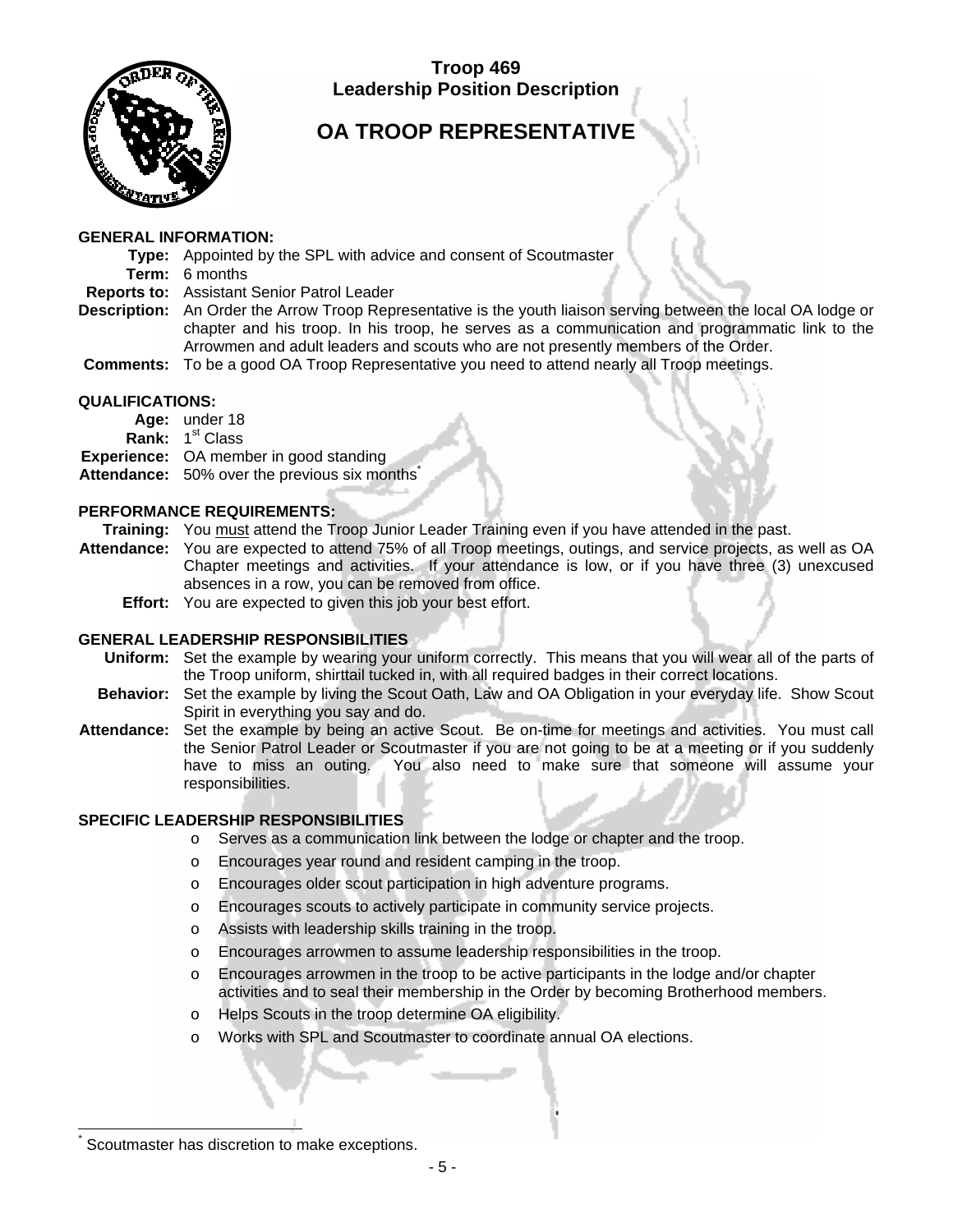

# **INSTRUCTOR**

#### **GENERAL INFORMATION:**

**Type:** Appointed by the SPL with advice and consent of Scoutmaster

**Term:** 6 months

#### **Reports to:** ASPL

- **Description:** The Instructor teaches specific Scouting skills. Instructors will be assigned to teach in the following skills areas: First Aid, Knots/Lashings, Citizenship, Outdoor Skills, Maps/Compass/Hiking
- **Comments:** The Instructor will work closely with both the Troop Guide and with the Assistant Scoutmaster for new Scouts. The Instructor should be knowledgeable in his assigned skill and be able to teach the respective Scoutcraft skills needed for Tenderfoot, Second Class, and First Class ranks. The Troop can have more than one instructor.

#### **QUALIFICATIONS:**

- **Age:** 13 or older
- **Rank:** 1st Class or higher

**Experience:** none

**Attendance:** 50% over previous 6 months\*

#### **PERFORMANCE REQUIREMENTS:**

- **Training:** You must attend the Troop Junior Leader Training even if you have attended in the past.
- **Attendance:** You are expected to attend 75% of all Troop meetings, outings, and service projects. If your attendance is low, or if you have three (3) unexcused absences in a row, you can be removed from office.
	- **Effort:** You are expected to given this job your best effort.

### **GENERAL LEADERSHIP RESPONSIBILITIES:**

- **Uniform:** Set the example by wearing your uniform correctly. This means that you will wear all of the parts of the Troop uniform, shirttail tucked in, with all required badges in their correct locations.
- **Behavior:** Set the example by living the Scout Oath and Law in your everyday life. Show Scout Spirit in everything you say and do.
- **Attendance:** Set the example by being an active Scout. Be on-time for meetings and activities. You must call the Senior Patrol Leader or Scoutmaster if you are not going to be at a meeting or if you suddenly have to miss an outing. You also need to make sure that someone will assume your responsibilities.

#### **SPECIFIC LEADERSHIP RESPONSIBILITIES:**

- o Teaches specific basic Scouting skills in the Troop and patrols.
- o Works with SPL and ASPL to provide appropriate instruction at troop meetings and activities
- o Works with Scoutmaster/ASMs to make sure Scouts are progressing in respective skills areas
- o Be prepared (and have appropriate supplies) to teach specific skills if there is an open instructional time during troop meetings
- o Gives report to ASPL before each PLC

### **ADVANCEMENT SIGN-OFF AUTHORITY:**

- o Skills requirements through First Class specific to instruction area
- o All troop members

\*

 $\overline{a}$ Scoutmaster has discretion to make exceptions.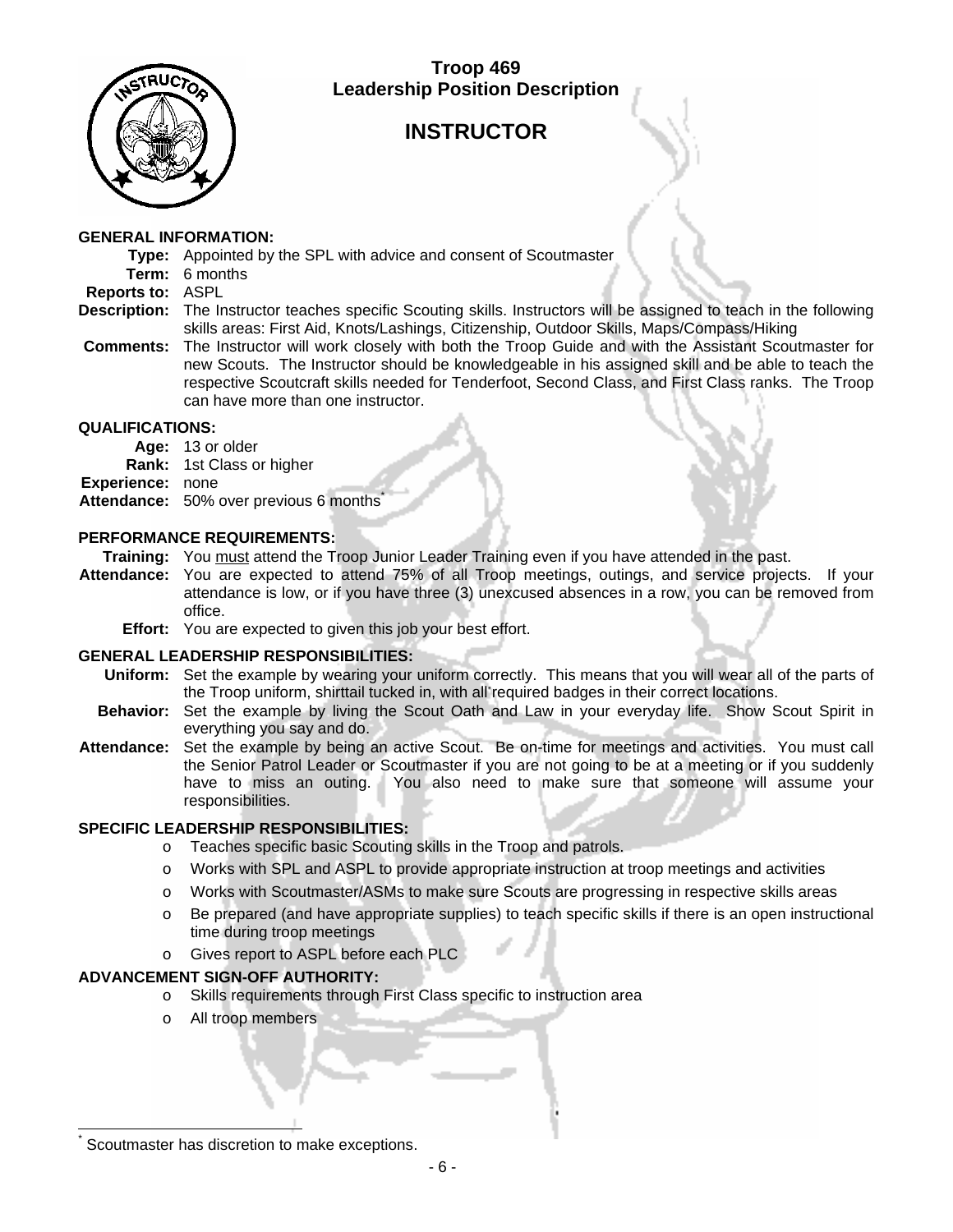

# **TROOP QUARTERMASTER**

#### **GENERAL INFORMATION:**

- **Type:** Appointed by the SPL with advice and consent of Scoutmaster
- **Term:** 6 months
- **Reports to:** Assistant Senior Patrol Leader
- **Description:** The Troop Quartermaster keeps track of Troop equipment and sees that it is in good working order.
- **Comments:** The Quartermaster does most of his work around campouts. There are times when the Quartermaster has to be available to check equipment in and out.

#### **QUALIFICATIONS:**

- **Age:** none
- **Rank:** none
- **Experience:** none
- Attendance: 50% over the previous six months<sup>\*</sup>

#### **PERFORMANCE REQUIREMENTS:**

- **Training:** You must attend the Troop Junior Leader Training even if you have attended in the past.
- **Attendance:** You are expected to attend 60% of all Troop meetings, outings, and service projects. If your attendance is low, or if you have three (3) unexcused absences in a row, you can be removed from office.
	- **Effort:** You are expected to given this job your best effort.

#### **GENERAL LEADERSHIP RESPONSIBILITIES:**

- **Uniform:** Set the example by wearing your uniform correctly. This means that you will wear all of the parts of the Troop uniform, shirttail tucked in, with all required badges in their correct locations.
- **Behavior:** Set the example by living the Scout Oath and Law in your everyday life. Show Scout Spirit in everything you say and do.
- **Attendance:** Set the example by being an active Scout. Be on-time for meetings and activities. You must call the Senior Patrol Leader or Scoutmaster if you are not going to be at a meeting or if you suddenly have to miss an outing. You also need to make sure that someone will assume your responsibilities.

#### **SPECIFIC LEADERSHIP RESPONSIBILITIES:**

- o Keeps records on patrol and Troop equipment.
- o Makes sure equipment is in good working condition.
- o Issues equipment and makes sure it is returned in good condition.
- o Makes suggestions for new or replacement items.
- o Works with the Troop Committee member responsible for equipment.
- o Gets the US, Troop, and patrol flags for meetings and ceremonies and puts them away afterwards.
- o Gives report to ASPL before each PLC

Scoutmaster has discretion to make exceptions.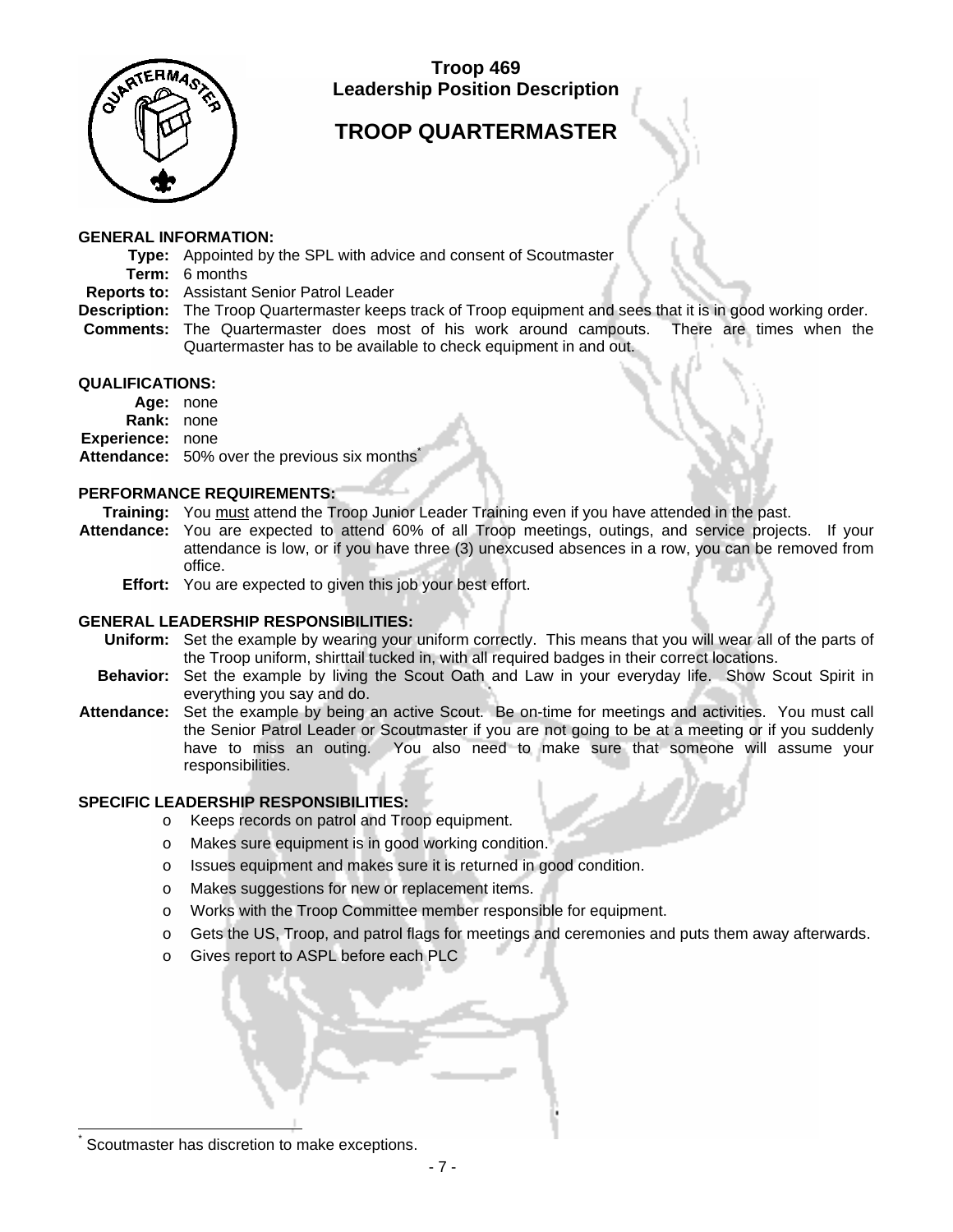

# **TROOP SCRIBE**

#### **GENERAL INFORMATION:**

- **Type:** Appointed by the SPL with advice and consent of Scoutmaster
- **Term:** 6 months
- **Reports to:** Assistant Senior Patrol Leader
- **Description:** The Scribe keeps the Troop records. He records the activities of the Patrol Leaders' Council and keeps a record of dues, advancement, and Scout attendance at Troop meetings.
- **Comments:** To be a good Scribe you need to attend nearly all Troop and Patrol Leaders' Council meetings.

#### **QUALIFICATIONS:**

- **Age:** none
- **Rank:** none
- **Experience:** none
- Attendance: 50% over the previous six months<sup>\*</sup>

#### **PERFORMANCE REQUIREMENTS:**

- **Training:** You must attend the Troop Junior Leader Training even if you have attended in the past.
- **Attendance:** You are expected to attend 75% of all Troop meetings, Patrol Leaders' Council meetings, outings, and service projects. If your attendance is low, or if you have three (3) unexcused absences in a row, you can be removed from office.
	- **Effort:** You are expected to given this job your best effort.

#### **GENERAL LEADERSHIP RESPONSIBILITIES**

- **Uniform:** Set the example by wearing your uniform correctly. This means that you will wear all of the parts of the Troop uniform, shirttail tucked in, with all required badges in their correct locations.
- **Behavior:** Set the example by living the Scout Oath and Law in your everyday life. Show Scout Spirit in everything you say and do.
- **Attendance:** Set the example by being an active Scout. Be on-time for meetings and activities. You must call the Senior Patrol Leader or Scoutmaster if you are not going to be at a meeting or if you suddenly have to miss an outing. You also need to make sure that someone will assume your responsibilities.

#### **SPECIFIC LEADERSHIP RESPONSIBILITIES**

- o Attends and keeps a log of Patrol Leaders' Council meetings
- o Records individual Scout attendance and dues payments.
- o Records individual Scout advancement progress
- o Works with the Troop Committee members responsible for records and finance.
- o Electronically communicates to troop members after each troop meeting or PLC to let them know about important announcements or events
- o Attends PLC, but is not a voting member
- o Gives report to ASPL before each PLC

<sup>\*</sup> Scoutmaster has discretion to make exceptions.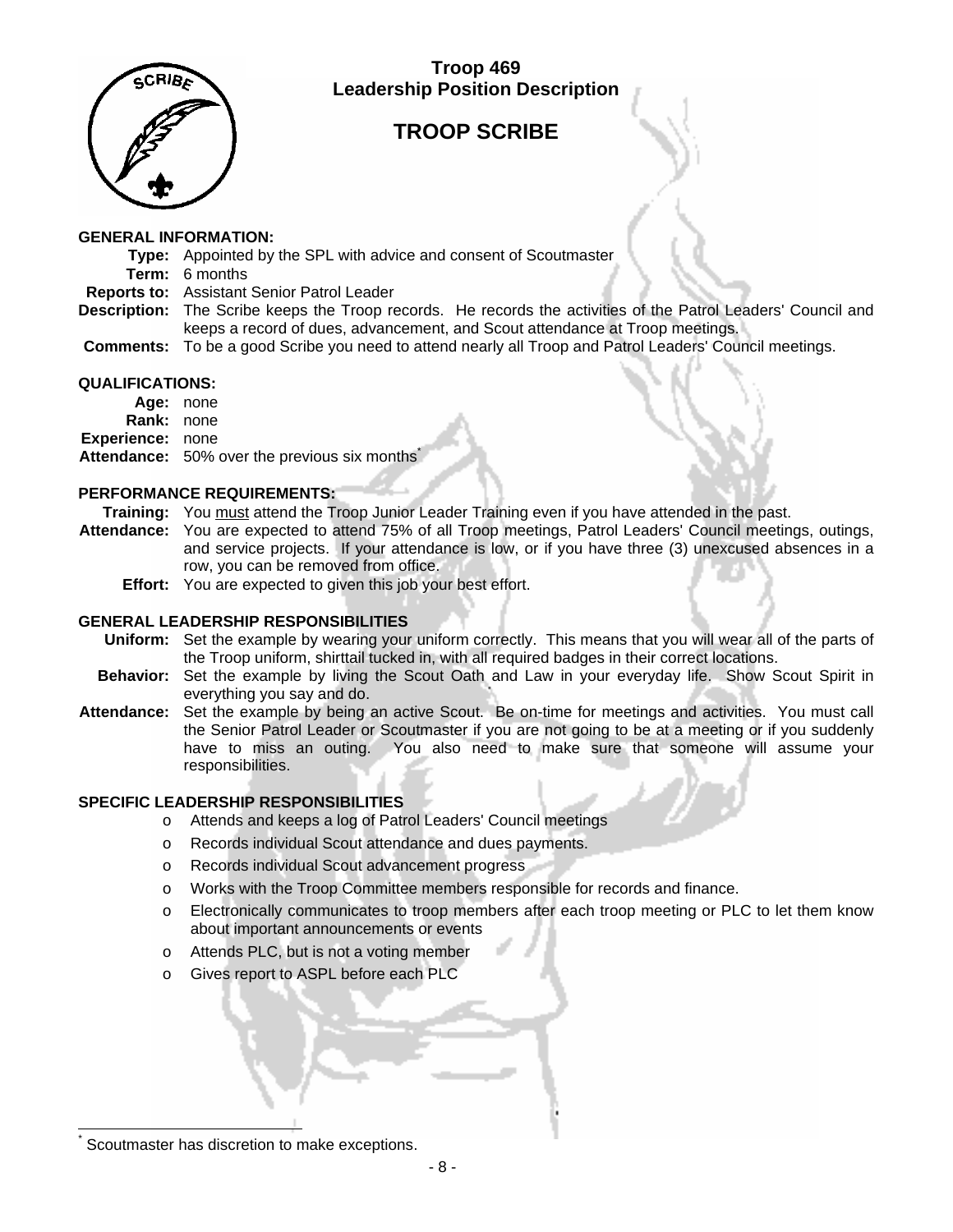

# **TROOP LIBRARIAN**

#### **GENERAL INFORMATION:**

- **Type:** Appointed by the SPL with advice and consent of Scoutmaster
- **Term:** 6 months
- **Reports to:** Assistant Senior Patrol Leader
- **Description:** The Troop Librarian takes care of troop literature.
- **Comments:** The library contains books of historical value as well as current materials. All together, the library is a Troop resource worth hundreds of dollars. The Librarian manages this resource for the Troop.

#### **QUALIFICATIONS:**

- **Age:** none
- **Rank:** none
- **Experience:** none
- Attendance: 50% over the previous 6 months<sup>3</sup>

#### **PERFORMANCE REQUIREMENTS:**

- **Training:** You must attend the Troop Junior Leader Training even if you have attended in the past.
- **Attendance:** You are expected to attend 60% of all Troop meetings, outings, and service projects. If your attendance is low, or if you have three (3) unexcused absences in a row, you can be removed from office.
	- **Effort:** You are expected to given this job your best effort.

#### **GENERAL LEADERSHIP RESPONSIBILITIES:**

- **Uniform:** Set the example by wearing your uniform correctly. This means that you will wear all of the parts of the Troop uniform, shirttail tucked in, with all required badges in their correct locations.
- **Behavior:** Set the example by living the Scout Oath and Law in your everyday life. Show Scout Spirit in everything you say and do.
- **Attendance:** Set the example by being an active Scout. Be on-time for meetings and activities. You must call the Senior Patrol Leader or Scoutmaster if you are not going to be at a meeting or if you suddenly have to miss an outing. You also need to make sure that someone will assume your responsibilities.

#### **SPECIFIC LEADERSHIP RESPONSIBILITIES:**

- o Sets up and takes care of the Troop library
- o Keeps records of books and pamphlets owned by the Troop.
- o Adds new or replacement items as needed.
- o Keeps books and pamphlets available for borrowing.
- o Keeps a system for checking books and pamphlets in and out.
- o Follows up on late returns.
- o Issues vouchers for purchase of used merit badge books.
- o Gives a report to the ASPL before each PLC

Scoutmaster has discretion to make exceptions.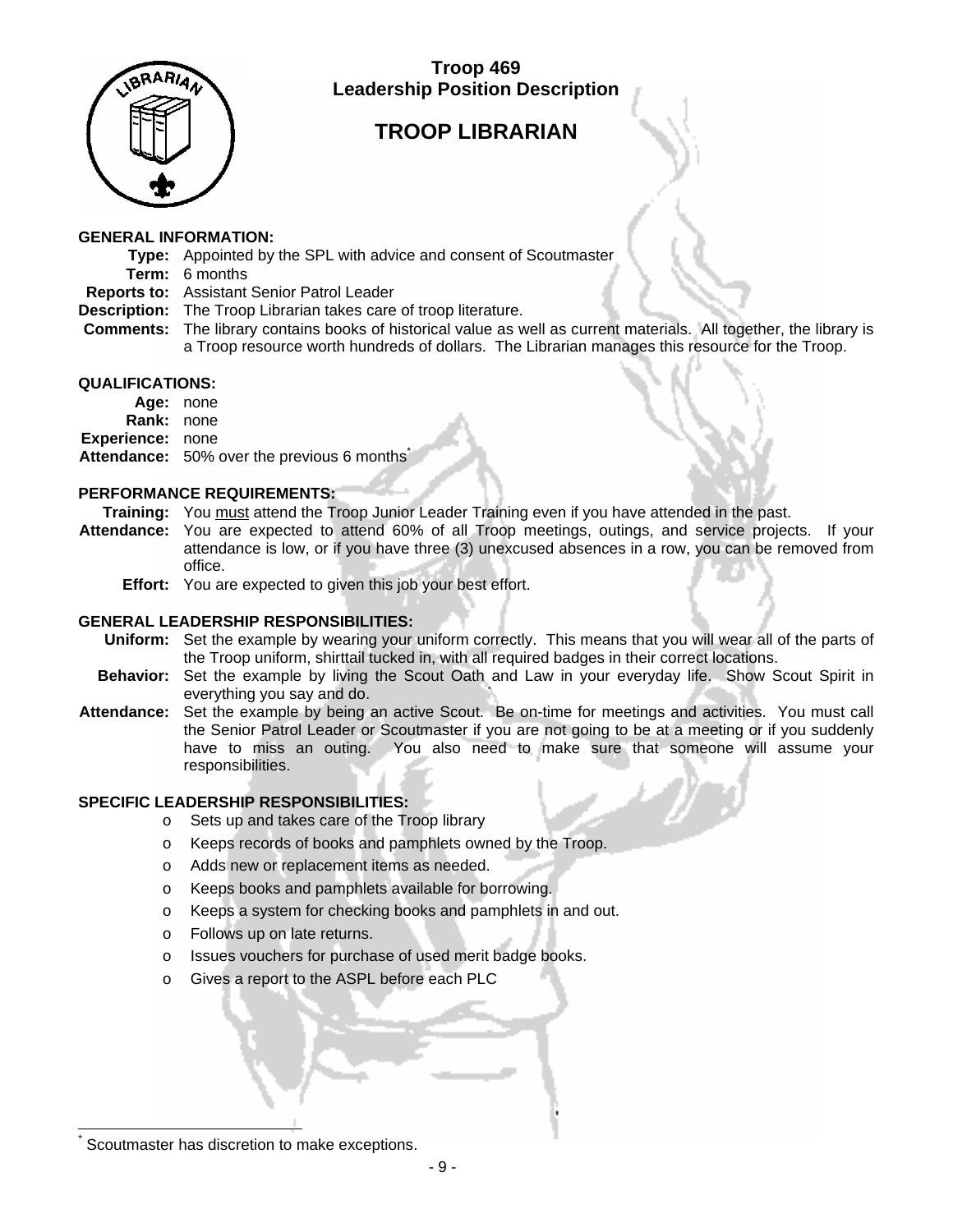

# **TROOP HISTORIAN**

#### **GENERAL INFORMATION:**

- **Type:** Appointed by the SPL with advice and consent of Scoutmaster
- **Term:** 6 months
- **Reports to:** Assistant Senior Patrol Leader
- **Description:** The Troop Historian keeps a historical record or scrapbook of Troop activities.
- **Comments:** The true value of a good Historian does not show up until years later. The Historian provides material for displays and presentations of current activities. In addition, the work of the Historian provides a link with the past.

#### **QUALIFICATIONS:**

**Age:** none

- **Rank:** none
- **Experience:** none, but interest in photography is helpful

Attendance: 50% over the previous 6 months<sup>2</sup>

#### **PERFORMANCE REQUIREMENTS:**

**Training:** You must attend the Troop Junior Leader Training even if you have attended in the past.

- **Attendance:** You are expected to attend 60% of all Troop meetings, outings, and service projects. If your attendance is low, or if you have three (3) unexcused absences in a row, you can be removed from office.
	- **Effort:** You are expected to given this job your best effort.

#### **GENERAL LEADERSHIP RESPONSIBILITIES:**

- **Uniform:** Set the example by wearing your uniform correctly. This means that you will wear all of the parts of the Troop uniform, shirttail tucked in, with all required badges in their correct locations.
- **Behavior:** Set the example by living the Scout Oath and Law in your everyday life. Show Scout Spirit in everything you say and do.
- **Attendance:** Set the example by being an active Scout. Be on-time for meetings and activities. You must call the Senior Patrol Leader or Scoutmaster if you are not going to be at a meeting or if you suddenly have to miss an outing. You also need to make sure that someone will assume your responsibilities.

#### **SPECIFIC LEADERSHIP RESPONSIBILITIES:**

- o Gathers pictures and facts about past Troop activities and keeps them in a historical file or scrapbook.
- o Takes care of Troop trophies, ribbons, and souvenirs of Troop activities, including hanging recent awards on the wall of the Scout hut.
- o Keeps information about former members of the Troop.
- o Creates slide show of recent activities for Courts of Honor
- o Makes sure the Troop has a signed talent release form for each Scout and Scouter
- o Gives a report to ASPL before each PLC

Scoutmaster has discretion to make exceptions.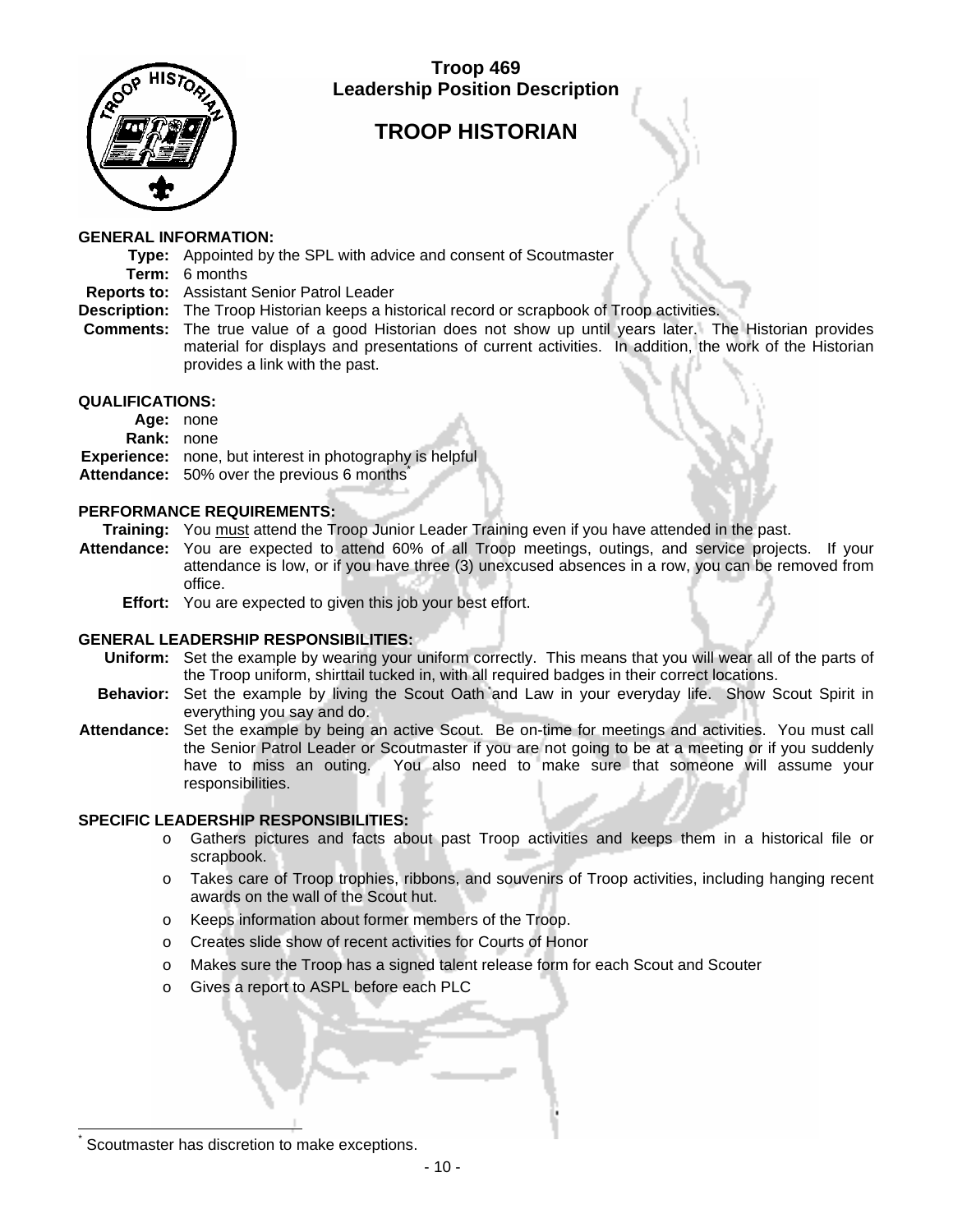

# **CHAPLAIN AIDE**

#### **GENERAL INFORMATION:**

- **Type:** Appointed by the SPL with advice and consent of Scoutmaster
- **Term:** 6 months
- **Reports to:** Assistant Senior Patrol Leader
- **Description:** The Chaplain Aide works with the Troop Chaplain to meet the religious needs of Scouts in the Troop. He also works to promote the religious awards program.
- **Comments:** "Duty to God" is one of the core beliefs of Scouting. The Chaplain Aide helps everyone in the Troop by preparing short religious observations for campouts and other functions. The Chaplain Aide does not always lead the observation himself and can have other Troop members help.

#### **QUALIFICATIONS:**

**Age:** none **Rank:** none **Experience:** none **Attendance:** 50% over the previous 6 months\*

#### **PERFORMANCE REQUIREMENTS:**

- **Training:** You must attend the Troop Junior Leader Training even if you have attended in the past.
- **Attendance:** You are expected to attend 60% of all Troop meetings, Patrol Leaders' Council meetings, outings, and service projects. If your attendance is low, or if you have three (3) unexcused absences in a row, you can be removed from office.
	- **Effort:** You are expected to given this job your best effort.

#### **GENERAL LEADERSHIP RESPONSIBILITIES:**

- **Uniform:** Set the example by wearing your uniform correctly. This means that you will wear all of the parts of the Troop uniform, shirttail tucked in, with all required badges in their correct locations.
- **Behavior:** Set the example by living the Scout Oath and Law in your everyday life. Show Scout Spirit in everything you say and do.
- **Attendance:** Set the example by being an active Scout. Be on-time for meetings and activities. You must call the Senior Patrol Leader or Scoutmaster if you are not going to be at a meeting or if you suddenly have to miss an outing. You also need to make sure that someone will assume your responsibilities.

#### **SPECIFIC LEADERSHIP RESPONSIBILITIES:**

- o Assists the Troop Chaplain with religious services at Troop activities.
- o Tells Scouts about the religious emblem program for their faith.
- o Makes sure religious holidays are considered during Troop program planning.
- o Helps plan for religious observance in Troop activities.
- o Ensures that a brief "Scouts' Own" service is conducted during each camping trip that goes into Sunday morning

 $\overline{a}$ \* Scoutmaster has discretion to make exceptions.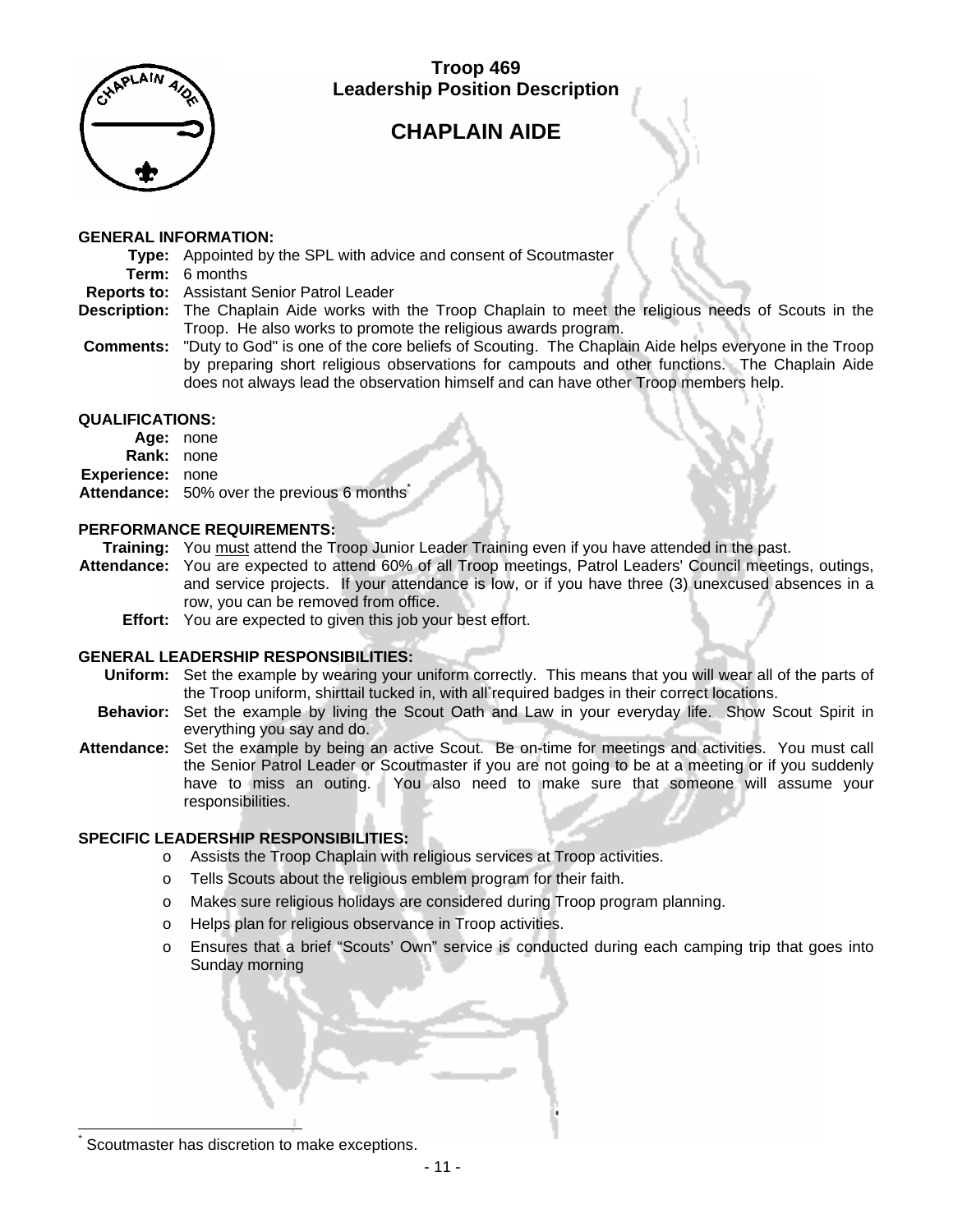# **JUNIOR ASSISTANT SCOUTMASTER**

### **GENERAL INFORMATION:**

- **Type:** Appointed by the SPL with advice and consent of Scoutmaster
- **Term:** 1 year
- **Reports to:** Scoutmaster
- **Description:** The Junior Assistant Scoutmaster serves in the capacity of an Assistant Scoutmaster except where legal age and maturity are required. He must be at least 16 years old and not yet 18. He's appointed by the Scoutmaster because of his leadership ability.
- **Comments:** In many cases the JASM has the same responsibilities as an Assistant Scoutmaster.

### **QUALIFICATIONS:**

- **Age:** At least 16 years old
- **Rank:** Eagle
- **Experience:** Previous leadership positions
- Attendance: 75% over the previous 6 months<sup>1</sup>

### **PERFORMANCE REQUIREMENTS:**

**Training:** You must attend the Troop Junior Leader Training even if you have attended in the past.

- **Attendance:** You are expected to attend 80% of all Troop meetings, Patrol Leaders' Council meetings, outings, and service projects. If your attendance is low, or if you have three (3) unexcused absences in a row, you can be removed from office.
	- **Effort:** You are expected to given this job your best effort.

### **GENERAL LEADERSHIP RESPONSIBILITIES:**

- **Uniform:** Set the example by wearing your uniform correctly. This means that you will wear all of the parts of the Troop uniform, shirttail tucked in, with all required badges in their correct locations.
- **Behavior:** Set the example by living the Scout Oath and Law in your everyday life. Show Scout Spirit in everything you say and do.
- **Attendance:** Set the example by being an active Scout. Be on-time for meetings and activities. You must call the Senior Patrol Leader or Scoutmaster if you are not going to be at a meeting or if you suddenly have to miss an outing. You also need to make sure that someone will assume your responsibilities.

### **SPECIFIC LEADERSHIP RESPONSIBILITIES:**

- o Functions as an Assistant Scoutmaster.
- o Performs duties as assigned by the Scoutmaster.

### **ADVANCEMENT SIGN-OFF AUTHORITY:**

- o Skills requirements through First Class
- o All Troop members

Scoutmaster has discretion to make exceptions.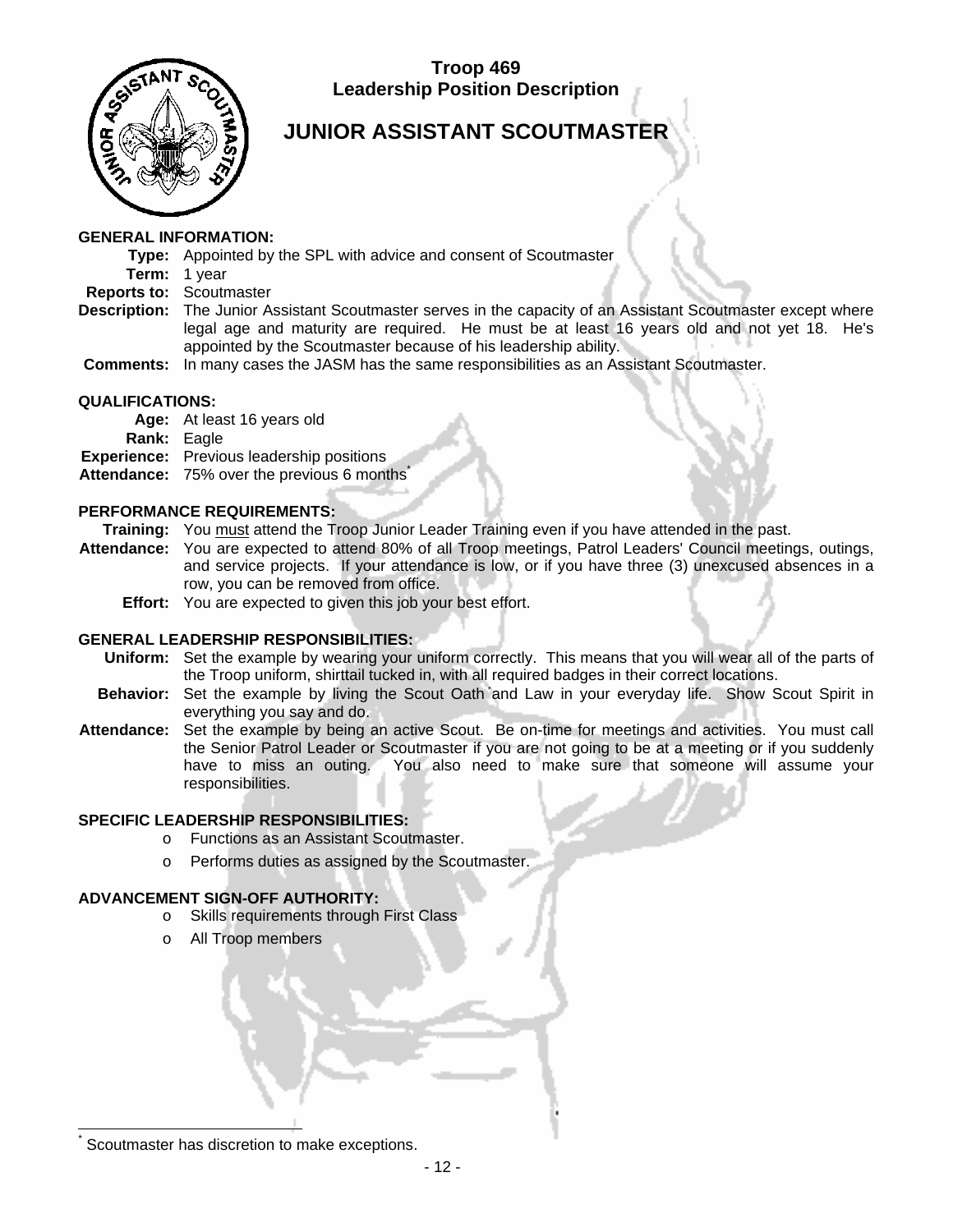

# **DEN CHIEF**

#### **GENERAL INFORMATION:**

**Type:** Appointed by the Scoutmaster

- **Term:** 1 year
- **Reports to:** Scoutmaster and Den Leader
- **Description:** The Den Chief works with the Cub Scouts, Webelos Scouts, and Den Leaders in the Cub Scout Pack.
- **Comments:** The Den Chief provides knowledge of games and Scout skills that many Den Leaders lack. The Den Chief is also a recruiter for the troop. This function is important because no Troop can thrive without new members and most new members will come from Cub Scouting.

#### **QUALIFICATIONS:**

- **Age:** none
- **Rank:** First Class or higher

**Experience:** none

- Attendance: 75% over previous 6 months<sup>\*</sup>
	- **Training:** Council or District Den Chief training workshop

#### **PERFORMANCE REQUIREMENTS:**

- **Training:** You must attend the Troop Junior Leader Training even if you have attended in the past.
- **Attendance:** You are expected to attend 75% of all Troop meetings, outings, and service projects. If your attendance is low, or if you have three (3) unexcused absences in a row, you can be removed from office.

 In terms of attendance with your den, you are expected to attend 75% of Den meetings and Pack functions. You must inform the Den Leader if you will be absent.

**Effort:** You are expected to given this job your best effort.

#### **GENERAL LEADERSHIP RESPONSIBILITIES:**

- **Uniform:** Set the example by wearing your uniform correctly. This means that you will wear all of the parts of the Troop uniform, shirttail tucked in, with all required badges in their correct locations.
- **Behavior:** Set the example by living the Scout Oath and Law in your everyday life. Show Scout Spirit in everything you say and do.
- **Attendance:** Set the example by being an active Scout. Be on-time for meetings and activities. You must call the Senior Patrol Leader or Scoutmaster if you are not going to be at a meeting or if you suddenly have to miss an outing. You also need to make sure that someone will assume your responsibilities.

#### **SPECIFIC LEADERSHIP RESPONSIBILITIES:**

- o Knows the purposes of Cub Scouting
- o Helps Cub Scouts advance through Cub Scout ranks.
- o Encourages Cub Scouts to join a Boy Scout Troop upon graduation.
- o Assists with activities in the den meetings.
- o Is a friend to the boys in the Den.
- o Helps out at weekly den meetings and monthly pack meetings.
- o Meets with adult members of the Den, Pack, and Troop as necessary.
- o Makes SPL aware of opportunities for the Troop and Pack to interact
- o Attempt to earn the Den Chief Service Award.

Scoutmaster has discretion to make exceptions.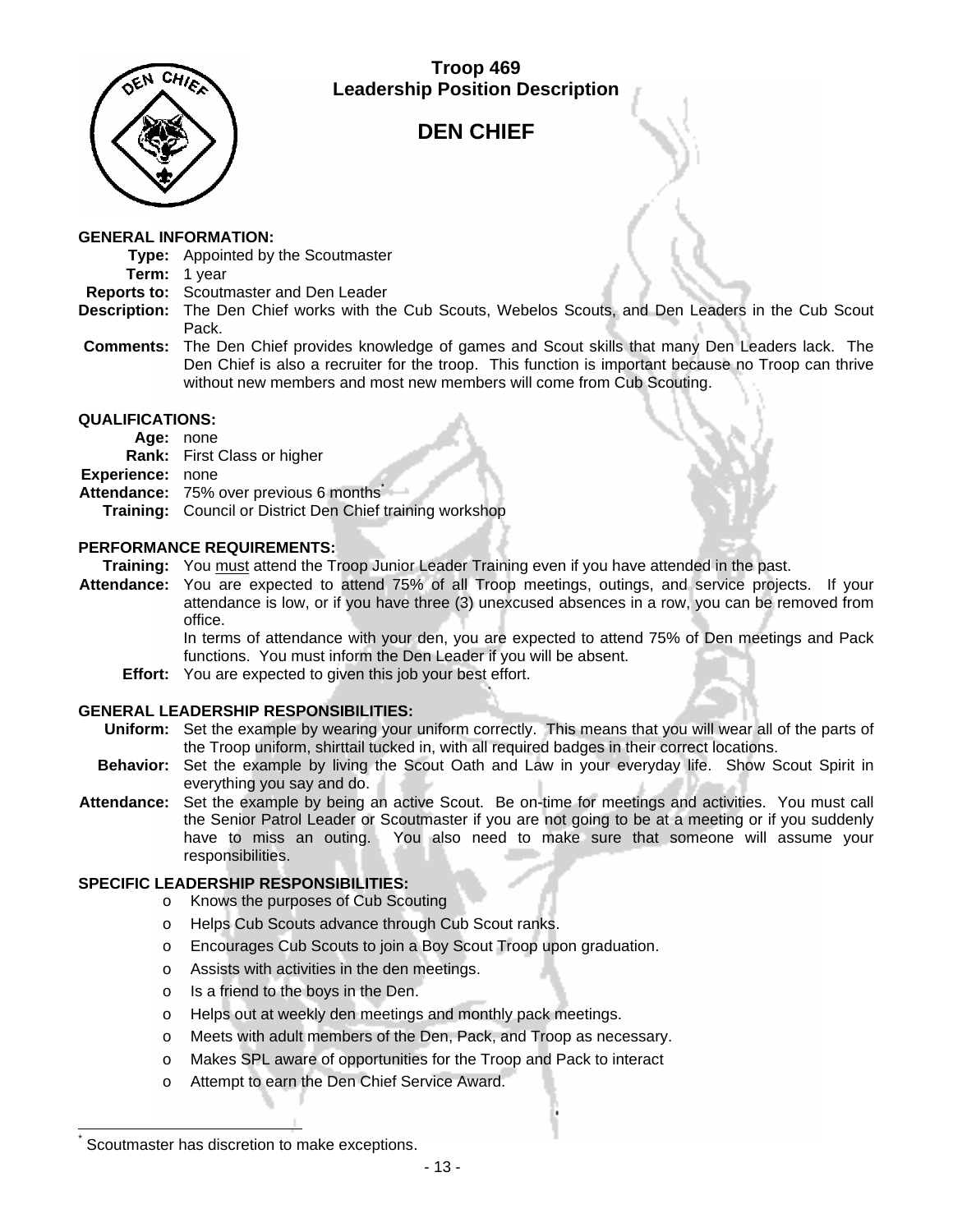

# **TROOP GUIDE**

#### **GENERAL INFORMATION:**

**Type:** Appointed by the SPL with advice and consent of Scoutmaster

- **Term:** 1 year
- **Reports to:** SPL and ASM for new Scouts
- **Description:** The Troop Guide works with new Scouts. He helps them feel comfortable and earn their First Class rank in their first year.
- **Comments:** The first year as a Boy Scout is a critical time with new places, new people, new rules, and new activities. The Troop Guide is a friend to the new Scouts and makes first year fun and successful. This is an important position.

#### **QUALIFICATIONS:**

- **Age:** 14 or older
- **Rank:** Star or higher

**Experience:** none

Attendance: 75% over previous 6 months<sup>3</sup>

#### **PERFORMANCE REQUIREMENTS:**

**Training:** You must attend the Troop Junior Leader Training even if you have attended in the past.

- **Attendance:** You are expected to attend 90% of all Troop meetings, Patrol Leaders' Council meetings, outings, and service projects. If your attendance is low, or if you have three (3) unexcused absences in a row, you can be removed from office.
	- **Effort:** You are expected to given this job your best effort.

#### **GENERAL LEADERSHIP RESPONSIBILITIES:**

- **Uniform:** Set the example by wearing your uniform correctly. This means that you will wear all of the parts of the Troop uniform, shirttail tucked in, with all required badges in their correct locations.
- **Behavior:** Set the example by living the Scout Oath and Law in your everyday life. Show Scout Spirit in everything you say and do.
- **Attendance:** Set the example by being an active Scout. Be on-time for meetings and activities. You must call the Senior Patrol Leader or Scoutmaster if you are not going to be at a meeting or if you suddenly have to miss an outing. You also need to make sure that someone will assume your responsibilities.

#### **SPECIFIC LEADERSHIP RESPONSIBILITIES:**

- o Introduces new Scouts to Troop operations.
- o Guides new Scouts through early Scouting activities
- o Shields new Scouts from harassment by older Scouts.
- o Helps new Scouts earn First Class in their first year, including teaching basic Scout skills.
- o Coaches the patrol leader of the new Scout patrol on his duties.
- o Works with the patrol leader at Patrol Leaders' Council meetings.
- o Attends Patrol Leaders' Council meetings with the patrol leader of the new Scout patrol.
- o Assists the Assistant Scoutmaster with training.
- o Counsels individual Scouts on Scouting challenges.

#### o Hosts Webelos Cub Scouts who visit the troop

#### **ADVANCEMENT SIGN-OFF AUTHORITY**

- o Skills requirements through First Class
- o Members of assigned patrol

Scoutmaster has discretion to make exceptions.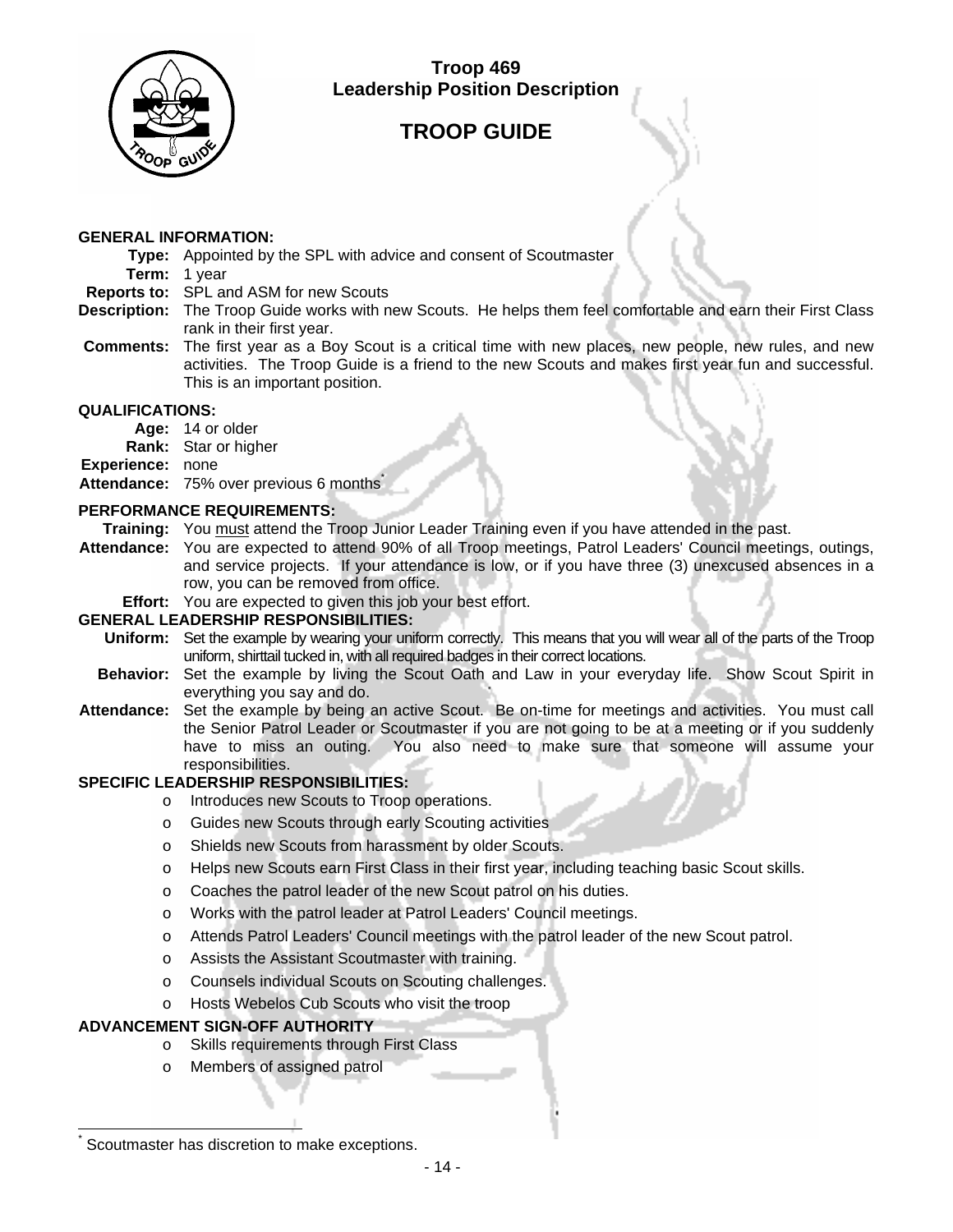

# **PATROL LEADER**

#### **GENERAL INFORMATION:**

**Type:** Elected by members of the patrol

- **Term:** 6 months
- **Reports to:** Senior Patrol Leader
- **Description:** The Patrol Leader is the elected leader of his patrol. He represents his patrol on the Patrol Leader's Council.
- **Comments:** The Patrol Leader may easily be the most important job in the Troop. He has the closest contact with the patrol members and is in the perfect position to help and guide them. The Patrol Leaders, along with the Senior Patrol Leader and Assistant Senior Patrol Leader are the primary members of the Patrol Leaders' Council.

#### **QUALIFICATIONS:**

- **Age:** none
- **Rank:** none
- **Experience:** none
- **Attendance:** 75% over previous 6 months\*

#### **PERFORMANCE REQUIREMENTS:**

- **Training:** You must attend the Troop Junior Leader Training even if you have attended in the past.
- **Attendance:** You are expected to attend 80% of all Troop meetings, Patrol Leaders' Council meetings, outings, and service projects. If your attendance is low, or if you have three (3) unexcused absences in a row, you can be removed from office.
	- **Effort:** You are expected to given this job your best effort.

#### **GENERAL LEADERSHIP RESPONSIBILITIES:**

- **Uniform:** Set the example by wearing your uniform correctly. This means that you will wear all of the parts of the Troop uniform, shirttail tucked in, with all required badges in their correct locations.
- **Behavior:** Set the example by living the Scout Oath and Law in your everyday life. Show Scout Spirit in everything you say and do.
- **Attendance:** Set the example by being an active Scout. Be on-time for meetings and activities. You must call the Senior Patrol Leader or Scoutmaster if you are not going to be at a meeting or if you suddenly have to miss an outing. You also need to make sure that the Assistant Patrol Leader is ready to assume your responsibilities.

#### **SPECIFIC LEADERSHIP RESPONSIBILITIES:**

- o Appoints the Assistant Patrol Leader.
- o Represents the patrol on the Patrol Leader's Council or makes sure someone else in the Patrol acts on his behalf
- o Plans and steers patrol meetings
- o Helps Scouts advance
- o Acts as the chief recruiter of new Scouts
- o Keeps patrol members informed
- o Knows what his patrol members and other leaders can do.
- o Communicates with the SPL to make sure the Patrol knows what needs to be done. Also informs the SPL of any problems within the Patrol.
- o Holds a patrol meeting at least monthly outside of troop meeting
- o Helps keep troop meetings and activities productive by making sure patrol is doing what SPL wants done.

Scoutmaster has discretion to make exceptions.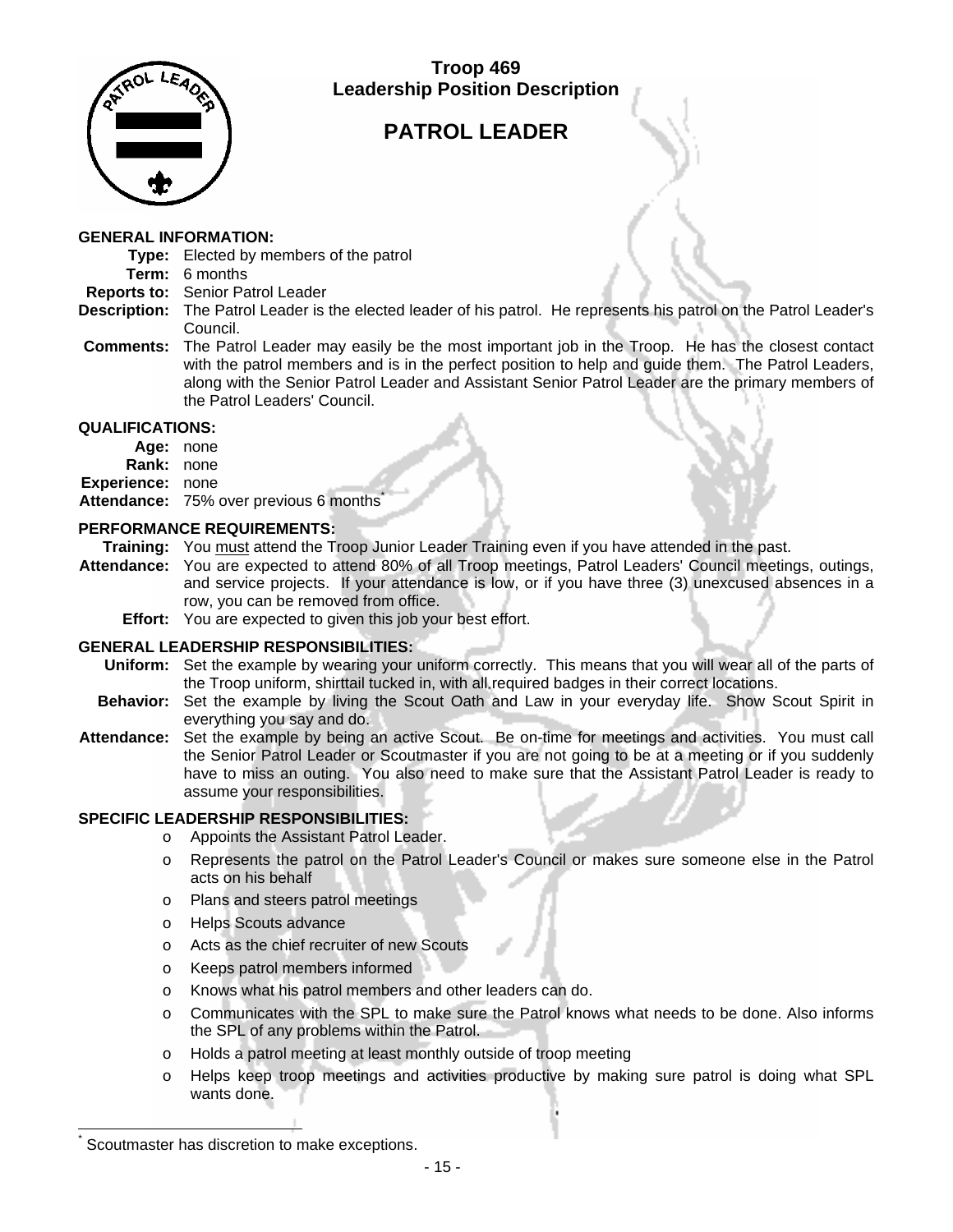

# **ASSISTANT PATROL LEADER**

#### **GENERAL INFORMATION:**

**Type:** Appointed by the Patrol Leader **Term:** 6 months **Reports to:** Patrol Leader

**Description:** The Assistant Patrol Leader is appointed by the Patrol Leader and leads the patrol in his absence.

**Comments:** Substituting for the Patrol Leader is only part of the Assistant Patrol Leader's job. The APL actively helps run the patrol.

### **This position does not qualify for leadership requirements for Star rank and above.**

#### **QUALIFICATIONS**

**Age:** none

**Rank:** none

**Experience:** none

Attendance: 50% over previous 6 months<sup>1</sup>

#### **PERFORMANCE REQUIREMENTS:**

**Training:** You must attend the Troop Junior Leader Training even if you have attended in the past.

- **Attendance:** You are expected to attend 75% of all Troop meetings, outings, and service projects. If your attendance is low, or if you have three (3) unexcused absences in a row, you can be removed from office.
	- **Effort:** You are expected to given this job your best effort.

#### **GENERAL LEADERSHIP RESPONSIBILITIES:**

- **Uniform:** Set the example by wearing your uniform correctly. This means that you will wear all of the parts of the Troop uniform, shirttail tucked in, with all required badges in their correct locations.
- **Behavior:** Set the example by living the Scout Oath and Law in your everyday life. Show Scout Spirit in everything you say and do.
- **Attendance:** Set the example by being an active Scout. Be on-time for meetings and activities. You must call the Senior Patrol Leader or Scoutmaster if you are not going to be at a meeting or if you suddenly have to miss an outing. You also need to make sure that someone will assume your responsibilities.

### **SPECIFIC LEADERSHIP RESPONSIBILITIES:**

- o Helps the Patrol Leader plan and steer patrol meetings and activities.
- o Helps the Patrol Leader keep patrol members informed.
- o Helps the patrol get ready for all Troop activities.
- o Represents his patrol at Patrol Leader's Council meetings when the Patrol Leader cannot attend.
- o Lends a hand controlling the patrol and building patrol spirit.

\* Scoutmaster has discretion to make exceptions.

l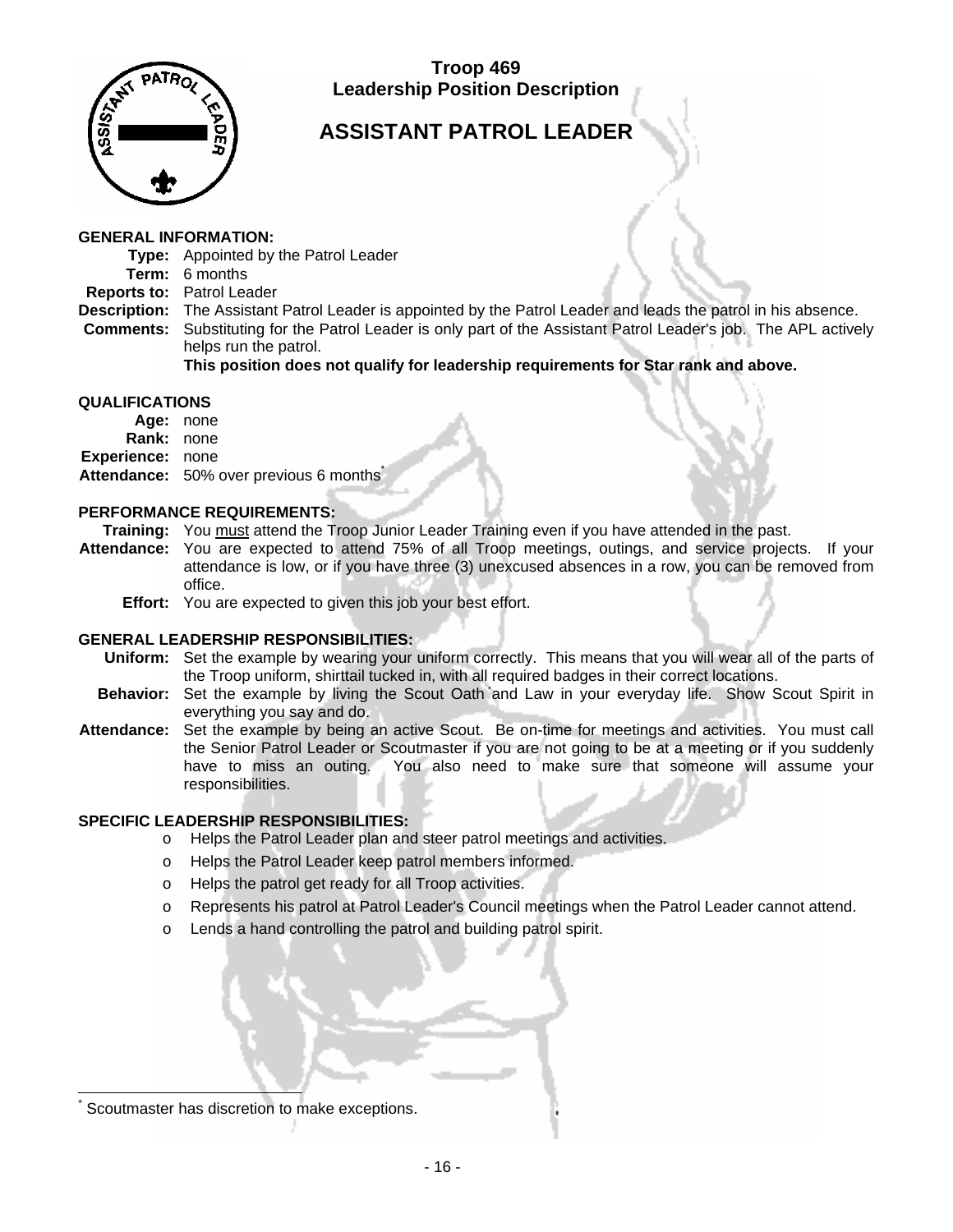# Sample Junior Leader Organization Chart for a Large Troop

(From The Patrol Leader Handbook)